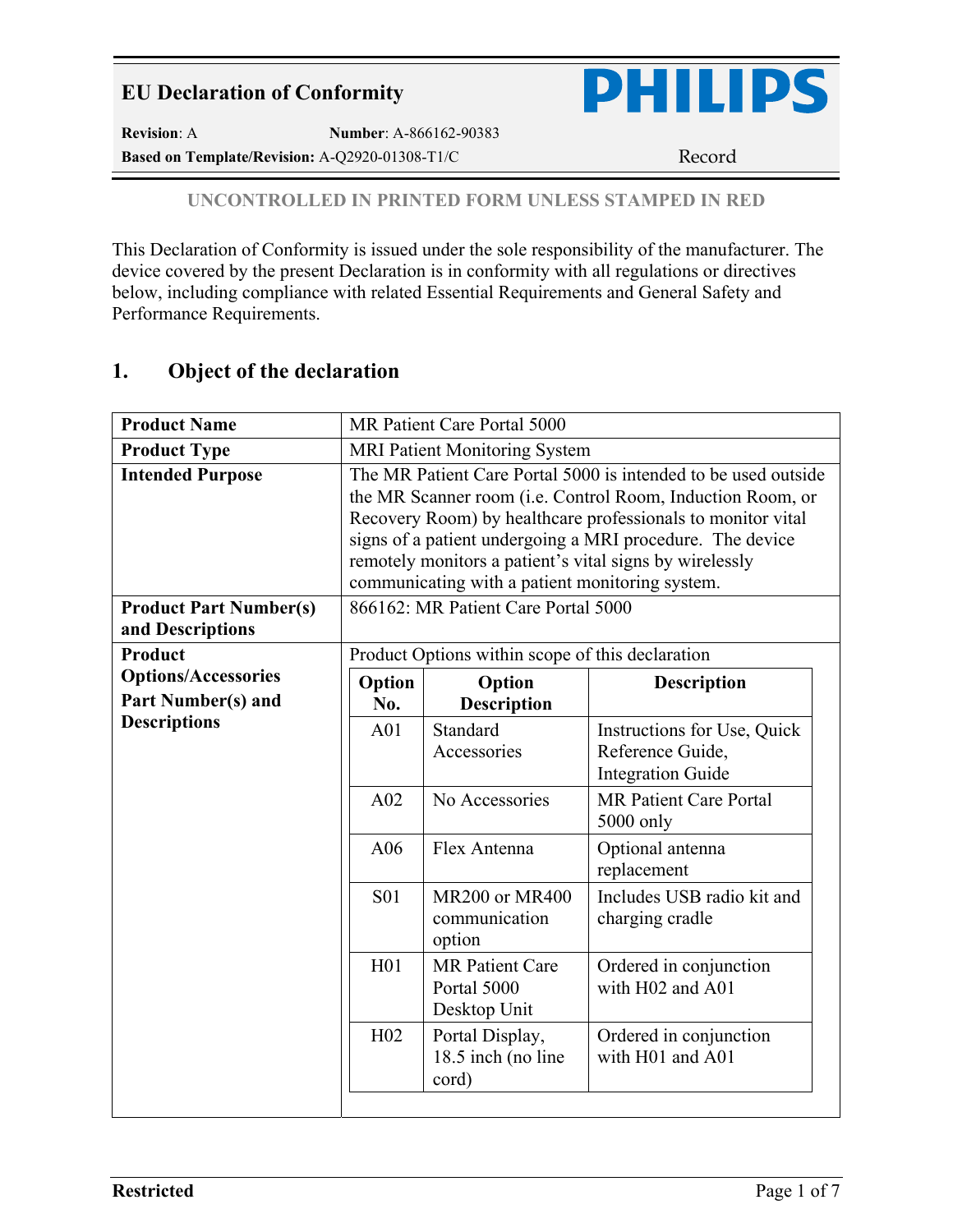

**Revision**: A **Number**: A-866162-90383 Based on Template/Revision: A-Q2920-01308-T1/C Record

#### **UNCONTROLLED IN PRINTED FORM UNLESS STAMPED IN RED**

|                              | Components that ensure conformity to the Radio Equipment  |
|------------------------------|-----------------------------------------------------------|
|                              | Directive:                                                |
|                              | 989803206531, Control Room Flex Antenna, R.E.D.           |
|                              | 989803176521, Advanced Communication Option               |
| <b>Basic UDI-DI</b>          | 0884838BM469TJ                                            |
| <b>Control Indicator</b>     | Hardware: Serial Number with production as of 07-MAY-2021 |
|                              | Software: Version 01.01.00                                |
| <b>Global Medical Device</b> | 33586, General-purpose multi-parameter bedside monitor    |
| <b>Nomenclature Code</b>     |                                                           |
| (GMDN) and Description       |                                                           |
| or CND Code and              |                                                           |
| <b>Description</b>           |                                                           |

The object of the Declaration described above is in conformity with the following regulations:

| <b>EU Directive</b>                  | Council Directive 93/42/EEC of 14 June 1993 concerning<br>medical devices amended up to and inclusive of Council<br>Directive 2007/47/EC (MDD) (LVFS 2003:11 as amended<br>by LVFS 2009:07)                                                     |
|--------------------------------------|-------------------------------------------------------------------------------------------------------------------------------------------------------------------------------------------------------------------------------------------------|
| <b>Device Risk Classification</b>    | Class IIb based on Annex IX and Rule 10                                                                                                                                                                                                         |
| <b>Conformity Assessment</b><br>Path | Annex II excluding (4)                                                                                                                                                                                                                          |
| <b>Notified Body Name,</b>           | Intertek Semko AB                                                                                                                                                                                                                               |
| <b>Address</b> , and ID              | Box 1103, SE-164 22 Kista, Sweden                                                                                                                                                                                                               |
|                                      | (Identification number 0413)                                                                                                                                                                                                                    |
| <b>Standards</b>                     | The products listed on this Declaration of Conformity have<br>been assessed and/or tested in a typical configuration as<br>described in the Manufacturer's accompanying documentation<br>in accordance with the product standards listed below. |
|                                      | Refer to Attachment A.                                                                                                                                                                                                                          |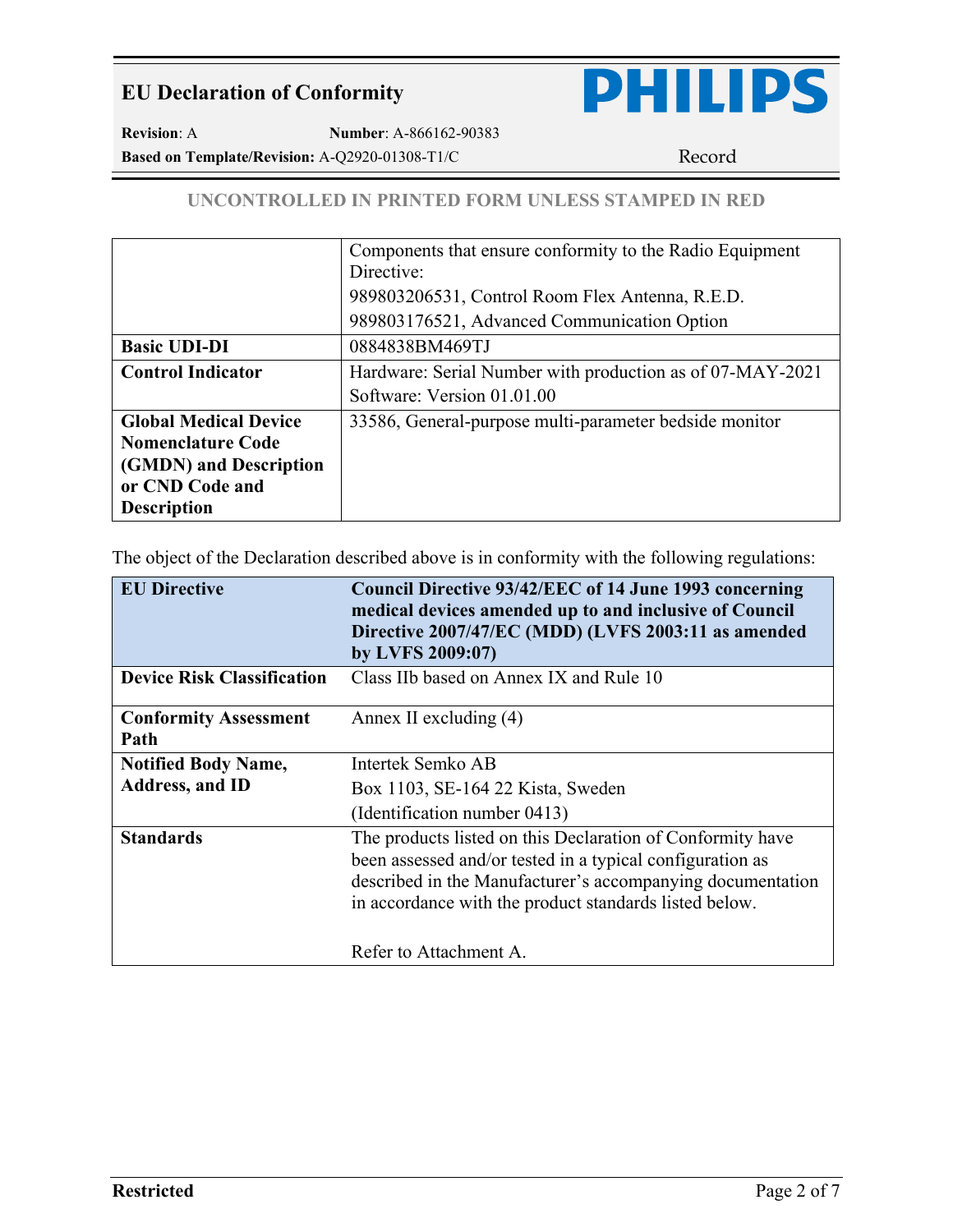

**Revision**: A **Number**: A-866162-90383 Based on Template/Revision: A-Q2920-01308-T1/C Record

#### **UNCONTROLLED IN PRINTED FORM UNLESS STAMPED IN RED**

| <b>EU Directive</b>          | Directive 2011/65/EU of the European Parliament and of<br>the Council of 08 June 2011 on the restrictions of the use of<br>certain hazardous substances in electrical and electronic<br>equipment, amended up to and inclusive of Directive (EU)<br>2017/2102 (RoHS)     |
|------------------------------|--------------------------------------------------------------------------------------------------------------------------------------------------------------------------------------------------------------------------------------------------------------------------|
| <b>Device Classification</b> | Category 8, medical devices according to Annex I                                                                                                                                                                                                                         |
| <b>Standards</b>             | The products listed on this Declaration of Conformity have<br>been assessed and/or tested in a typical configuration as<br>described in the Manufacturer's accompanying documentation<br>in accordance with the product standards listed below.<br>Refer to Attachment A |

| <b>EU Directive</b>                                                           | Directive 2014/53/EU of the European Parliament and of<br>the Council of 16 April 2014 on the harmonisation of the<br>laws of the Member States relating to the making available<br>on the market of radio equipment (RED) |
|-------------------------------------------------------------------------------|----------------------------------------------------------------------------------------------------------------------------------------------------------------------------------------------------------------------------|
| <b>Device Classification</b>                                                  | Class 1                                                                                                                                                                                                                    |
| <b>Conformity Assessment</b><br>Path                                          | Annex II                                                                                                                                                                                                                   |
| <b>Notified Body Name,</b><br>Address, ID and EU<br><b>Certificate Number</b> | Not Applicable (Conformity Assessment Path Module A)                                                                                                                                                                       |
| <b>Standards</b>                                                              | The radio equipment was tested to the following standards or<br>technical specifications:                                                                                                                                  |
|                                                                               | Refer to Attachment A                                                                                                                                                                                                      |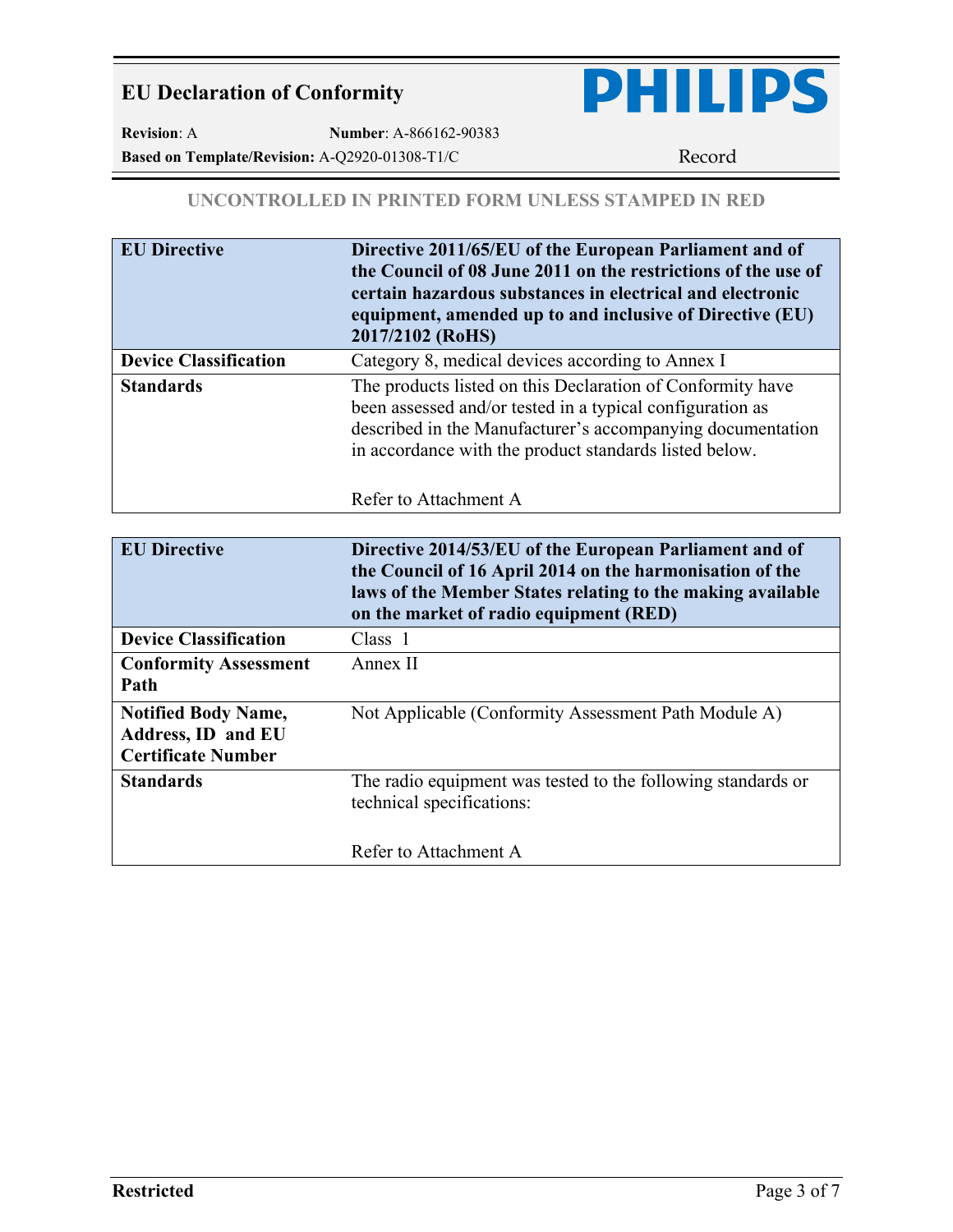

Revision: A **Number:\_** A-866162-90383 **Based on Template/Revision: A-Q2920-01308-T1/C Record** 

## **UNCONTROLLED** IN **PRINTED FORM UNLESS ST AMPED IN RED**

# **2. Additional information:**

| <b>Manufacturer</b>         | Invivo, a division of Philips Medical Systems                  |
|-----------------------------|----------------------------------------------------------------|
|                             | 12151 Research Parkway                                         |
|                             | Orlando, FL 32826 USA                                          |
| <b>EU</b> Authorized        | <b>Philips Medizin Systeme</b>                                 |
| <b>Representative</b>       | Böblingen GmbH,                                                |
|                             | Hewlett-Packard Str. 2,                                        |
|                             | 71034 Böblingen,                                               |
|                             | Germany                                                        |
| <b>Quality Certificates</b> | The Manufacturer is certified by Intertek Testing Services NA, |
| <b>Issued</b>               | Inc. to the following:                                         |
|                             | ISO 13485:2016 as evidenced by certificate number 0072552-03.  |

Signature (signed for and on behalf of Invivo, Date of Issue: 07 May 2021 a division of Philips Medical Systems):

Kuptal Mitchell

Printed Name: Krystal Mitchell Place of Issue: Orlando, FL USA

Title: Regulatory Affairs Manager A-866162-90383

Date of Expiration: 20 June 2023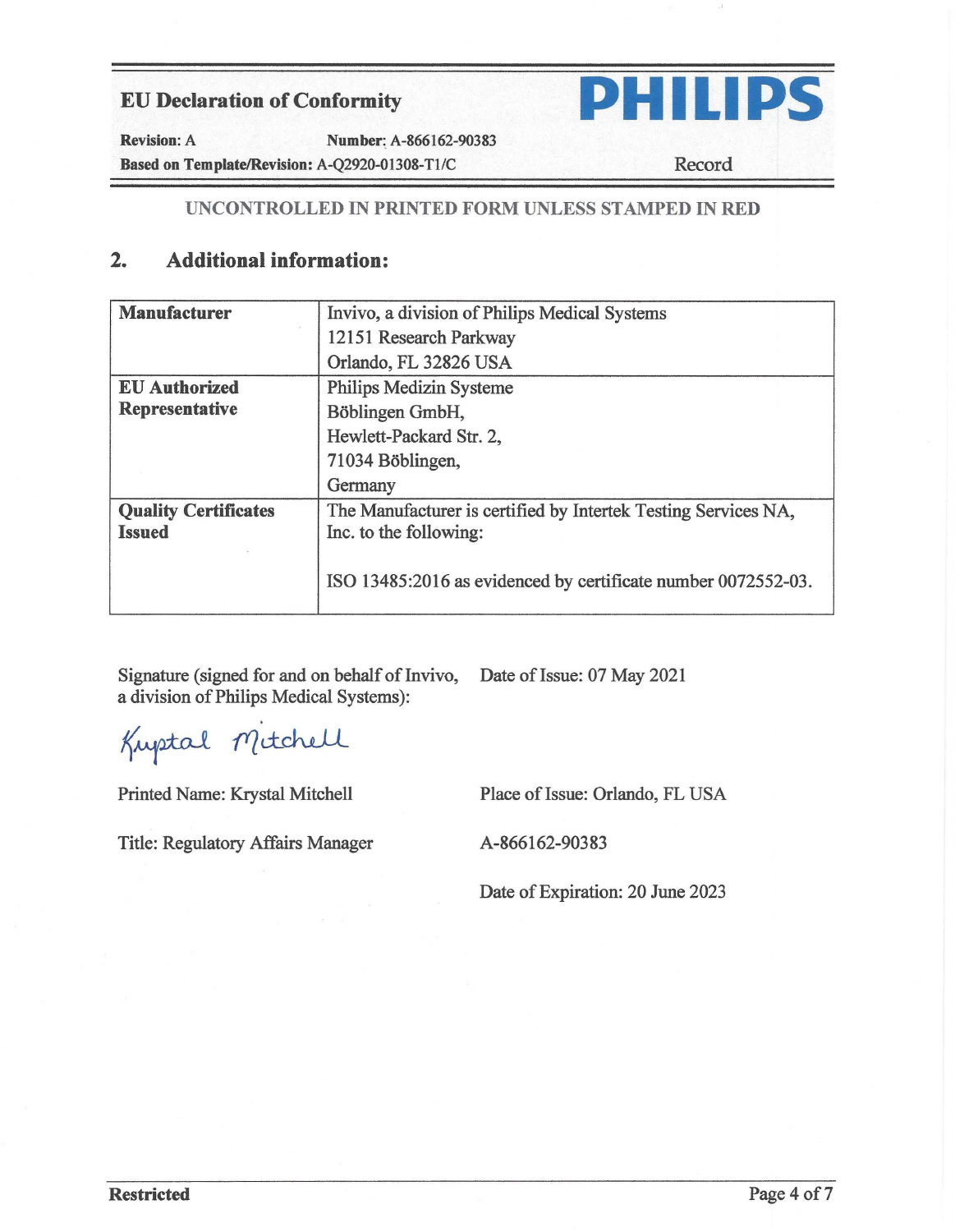

**Revision**: A **Number**: A-866162-90383

**Based on Template/Revision:** A-Q2920-01308-T1/C Record

### **UNCONTROLLED IN PRINTED FORM UNLESS STAMPED IN RED**

# **3. Attachment A**

#### **Standards and/or Common Specifications**

| <b>Quality System</b>              |                                                                                 |
|------------------------------------|---------------------------------------------------------------------------------|
| EN ISO 13485:2016/                 | Medical devices - Quality management systems -                                  |
| AC:2018                            | Requirements for regulatory purposes (ISO 13485:2016)                           |
| <b>General Safety Standard</b>     |                                                                                 |
| EN 60601-1:2006/A12:2014           | Medical electrical equipment -- Part 1: General requirements                    |
|                                    | for basic safety and essential performance                                      |
|                                    | (IEC 60601-1:2005/A1:2012/C1:2014)                                              |
| <b>Collateral Safety Standards</b> |                                                                                 |
| EN 1041:2008/A1:2013               | Information supplied by the manufacturer of medical devices                     |
| EN ISO 14971:2019                  | Application of risk management to medical devices                               |
|                                    | (ISO 14971:2019)                                                                |
| EN ISO 15223-1:2016,               | Medical devices - Symbols to be used with medical device                        |
| <b>Corrected version 2017-04</b>   | labels, labelling, and information to be supplied -- Part 1:                    |
|                                    | General requirements                                                            |
|                                    | (ISO 15223-1:2016, Corrected version 2017-03)                                   |
| EN 60601-1-2:2015                  | Medical electrical equipment -- Part 1-2: General requirements                  |
|                                    | for basic safety and essential performance -- Collateral                        |
|                                    | standard: Electromagnetic disturbances -- Requirements and                      |
|                                    | tests                                                                           |
|                                    | $(IEC 60601 - 1 - 2:2014)$                                                      |
| EN 60601-1-6:2010/                 | Medical electrical equipment -- Part 1-6: General requirements                  |
| A1:2015                            | for basic safety and essential performance -- Collateral<br>standard: Usability |
|                                    | (IEC 60601-1-6:2010/A1:2013)                                                    |
| EN 60601-1-8:2007/                 | Medical electrical equipment -- Part 1-8: General requirements                  |
| A11:2017                           | for basic safter and essential performance - Collateral standard:               |
|                                    | General requirements, tests and guidance for alarm systems in                   |
|                                    | medical electrical equipment and medical electrical systems                     |
|                                    | (IEC 60601-1-8:2006/A1:2012)                                                    |
| EN IEC 62304: 2019                 | Medical device software - Software life-cycle processes (IEC                    |
|                                    | 62304:2006/A1:2015)                                                             |
| EN 62366-1:2015                    | Medical devices - Application of usability engineering to                       |
|                                    | medical devices                                                                 |
|                                    | (IEC 62366:2015)                                                                |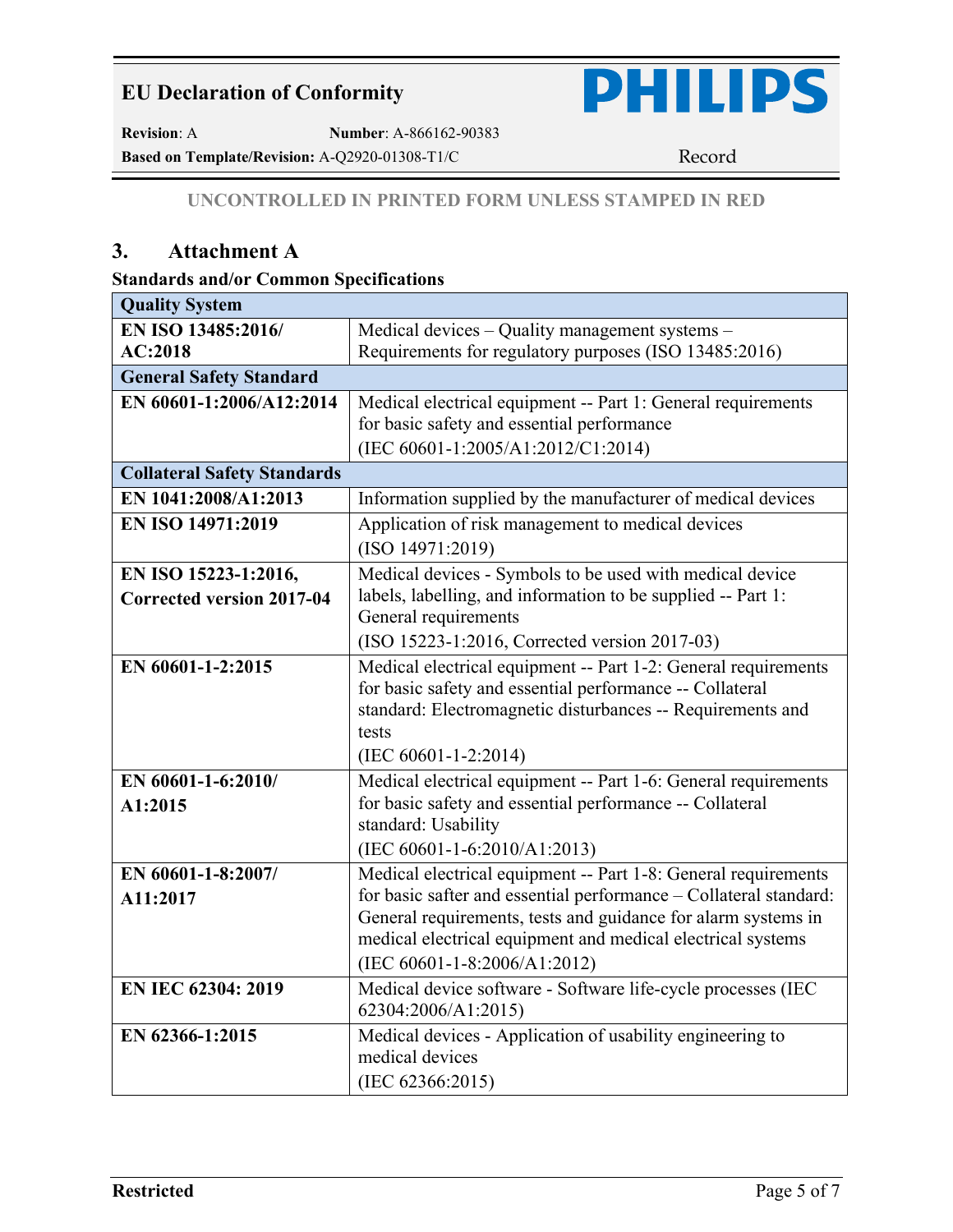

**Revision**: A **Number**: A-866162-90383

Based on Template/Revision: A-Q2920-01308-T1/C Record

### **UNCONTROLLED IN PRINTED FORM UNLESS STAMPED IN RED**

| <b>Particular Safety Standards</b> |                                                                                                                                                                                                              |
|------------------------------------|--------------------------------------------------------------------------------------------------------------------------------------------------------------------------------------------------------------|
| EN 60601-2-27:2014                 | Medical electrical equipment - Part 2-27: Particular<br>requirements for the basic safety and essential performance of<br>electrocardiographic monitoring equipment<br>(IEC 60601-2-27:2011/C1:2012)         |
| EN 60601-2-34:2014                 | Medical electrical equipment - Part 2-34: Particular<br>requirements for the basic safety, including essential<br>performance, of invasive blood pressure monitoring equipment                               |
| EN 60601-2-49:2015                 | Medical electrical equipment - Part 2-49: Particular<br>requirements for the safety of multifunction patient monitoring<br>equipment<br>(IEC 60601-2-49:2011)                                                |
| EN 80601-2-30:2010/<br>A1:2015     | Medical electrical equipment - Part 2-30: Particular<br>requirements for the basic safety and essential performance of<br>automated non-invasive sphygmomanometers<br>(IEC 80601-2-30:2009/A1:2013)          |
| EN ISO 80601-2-56:2017/<br>A1:2020 | Medical electrical equipment -- Part 2-56: Particular<br>requirements for basic safety and essential performance of<br>clinical thermometers for body temperature measurement                                |
| EN ISO 80601-2-61:2019             | Medical electrical equipment -Part 2-61: Particular<br>requirements for basic safety and essential performance of pulse<br>oximeter equipment                                                                |
| <b>Radio Standards</b>             |                                                                                                                                                                                                              |
| EN 62479:2010                      | Assessment of the compliance of low power electronic and<br>electrical equipment with the basic restrictions related to human<br>exposure to electromagnetic fields (10 MHz to 300 GHz)<br>(IEC 62479:2010)  |
| EN 300 328 (V2.1.1)                | Wideband transmission systems; Data transmission equipment<br>operating in the 2,4 GHz ISM band and using spread spectrum<br>modulation techniques; Part 1: Technical characteristics and test<br>conditions |
| EN 301 489-1 v2.2.2                | Electromagnetic compatibility and Radio spectrum Matters<br>(ERM). Electromagnetic Compatibility (EMC) standard for<br>radio equipment and services. Part 1: Common technical<br>requirements                |
| <b>RoHS</b> Standard               |                                                                                                                                                                                                              |